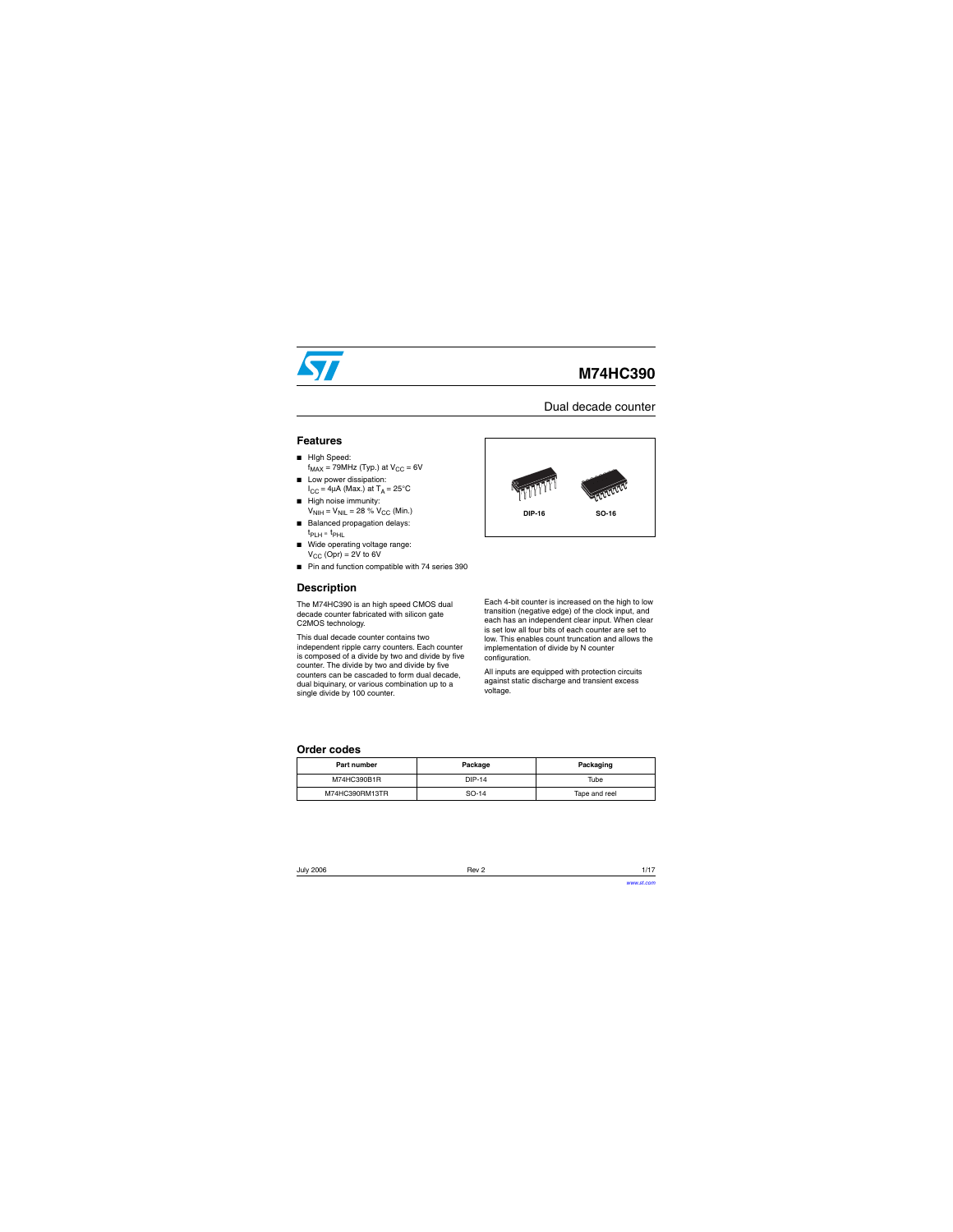## **Contents**

| $\mathbf{1}$     |     |  |  |  |  |  |  |  |  |  |
|------------------|-----|--|--|--|--|--|--|--|--|--|
|                  | 1.1 |  |  |  |  |  |  |  |  |  |
|                  | 1.2 |  |  |  |  |  |  |  |  |  |
| $\overline{2}$   |     |  |  |  |  |  |  |  |  |  |
| 3                |     |  |  |  |  |  |  |  |  |  |
| $\boldsymbol{4}$ |     |  |  |  |  |  |  |  |  |  |
| 5                |     |  |  |  |  |  |  |  |  |  |
| 6                |     |  |  |  |  |  |  |  |  |  |
|                  | 6.1 |  |  |  |  |  |  |  |  |  |
| $\overline{7}$   |     |  |  |  |  |  |  |  |  |  |
| 8                |     |  |  |  |  |  |  |  |  |  |
| 9                |     |  |  |  |  |  |  |  |  |  |
| 10               |     |  |  |  |  |  |  |  |  |  |
| 11               |     |  |  |  |  |  |  |  |  |  |

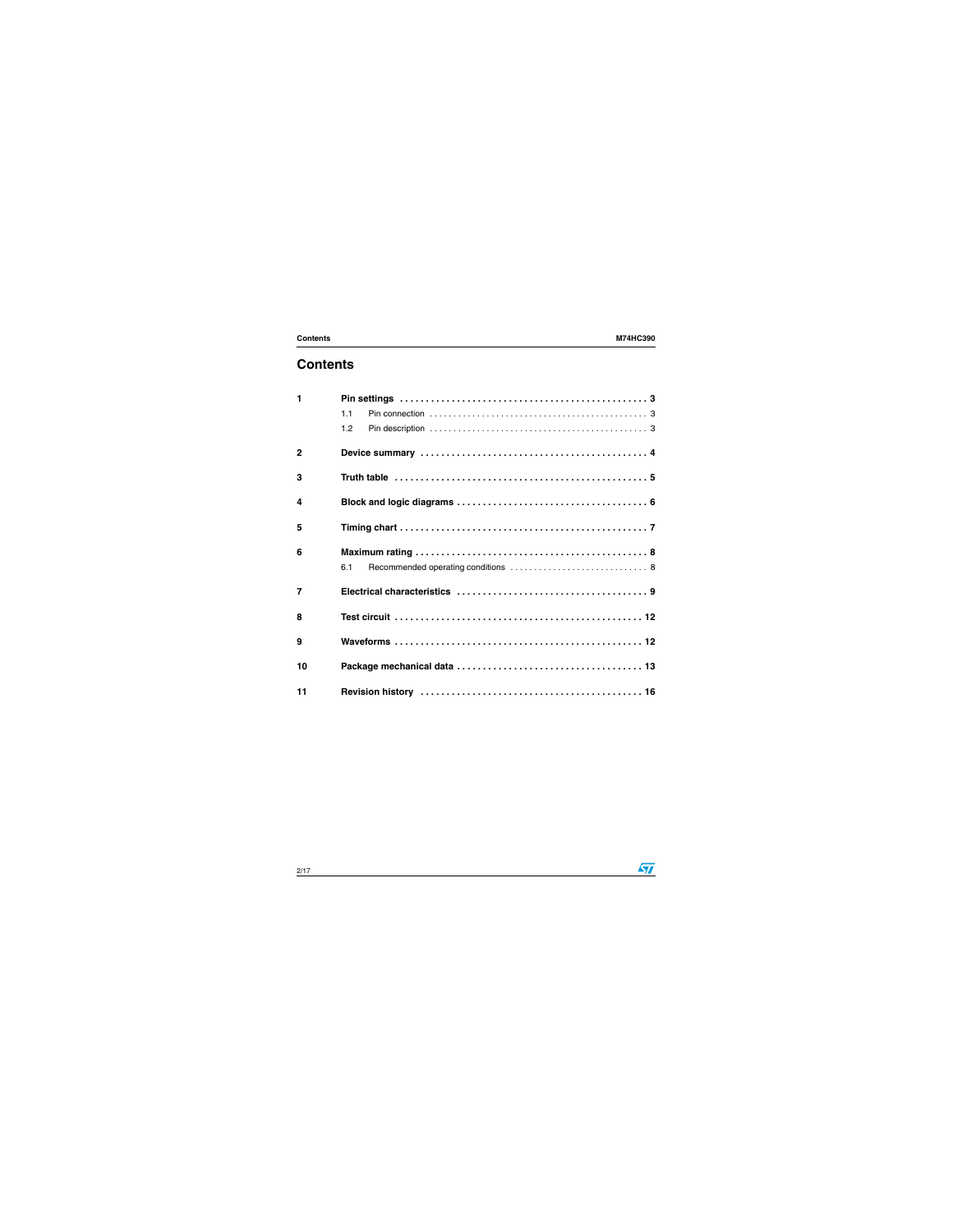## <span id="page-2-0"></span>**1 Pin settings**

#### <span id="page-2-1"></span>**1.1 Pin connection**

**Figure 1.** Pin connection (top through view)



### <span id="page-2-2"></span>**1.2 Pin description**

#### **Table 1. Pin description**

| Pin $N^{\circ}$ | Symbol                 | Name and function                                            |
|-----------------|------------------------|--------------------------------------------------------------|
| 1, 15           | 1 CLOCK A<br>2 CLOCK B | Clock input divide by 2 section (HIGH to LOW Edge-Triggered) |
| 2, 14           | 1 CLEAR<br>2 CLEAR     | Asynchronous master reset inputs                             |
| 3, 5, 6, 7      | 1QA to 1QD             | Flip flop outputs                                            |
| 4, 12           | 1 CLOCK A<br>2 CLOCK B | Clock input divide by 5 section (HIGH to LOW Edge-Triggered) |
| 13, 11, 10, 9   | 2QA to 2QD             | Flip flop outputs                                            |
| 8               | <b>GND</b>             | Ground (0V)                                                  |
| 16              | Vcc                    | Positive supply voltage                                      |

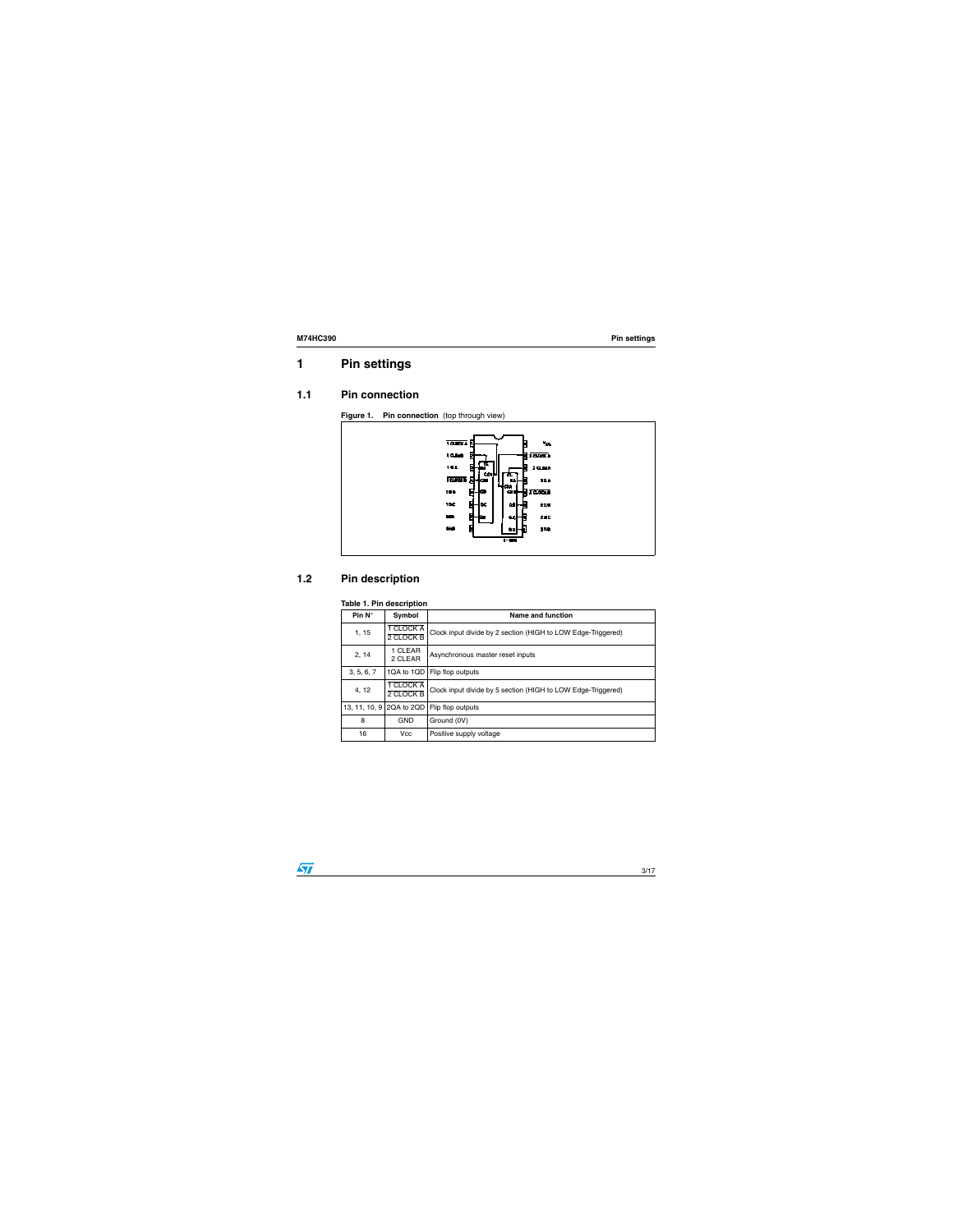## <span id="page-3-0"></span>**2 Device summary**









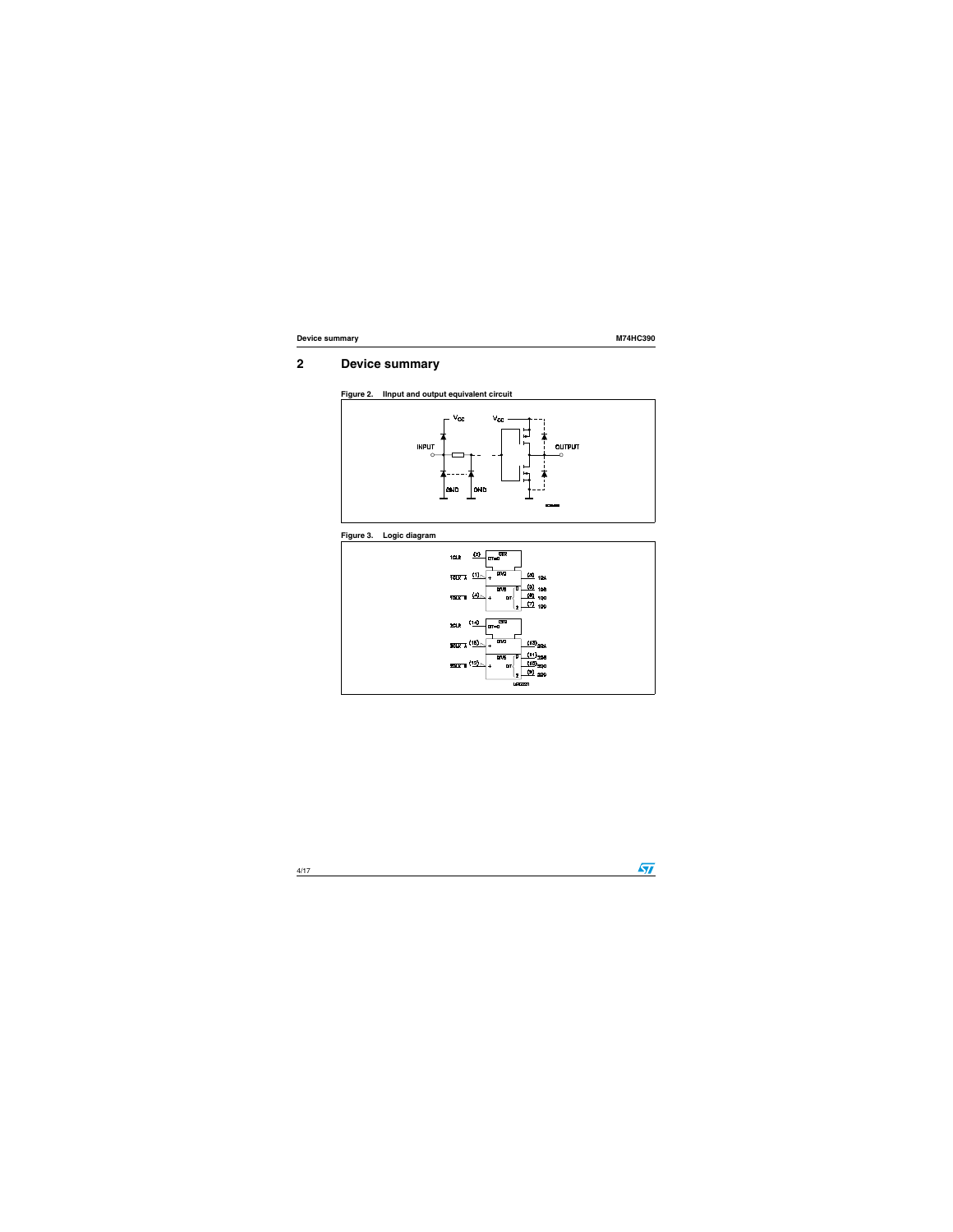## <span id="page-4-0"></span>**3 Truth table**

#### **Table 2. Truth table**

|                | <b>Outputs</b> |                         |    |    |                       |    |                         |    |  |  |  |
|----------------|----------------|-------------------------|----|----|-----------------------|----|-------------------------|----|--|--|--|
| <b>COUNT</b>   |                | <b>BCD COUNT (1)</b>    |    |    | <b>BI-QUINARY (2)</b> |    |                         |    |  |  |  |
|                | QD             | $\overline{\mathbf{Q}}$ | QB | QA | QA                    | QD | $\overline{\mathbf{Q}}$ | QB |  |  |  |
| 0              | L              | L                       | L  | L  | L                     | L  | L                       |    |  |  |  |
| 1              | L              |                         | L  | H  | L                     | L  | L                       | H  |  |  |  |
| $\overline{c}$ | L              | L                       | H  | L  | L                     | L  | H                       |    |  |  |  |
| 3              | L              | L                       | H  | H  | L                     |    | H                       | H  |  |  |  |
| $\overline{4}$ | L              | H                       | L  |    | L                     | H  | L                       |    |  |  |  |
| 5              | L              | H                       | L  | H  | Н                     | H  | L                       |    |  |  |  |
| 6              | L              | H                       | H  |    | Н                     | L  | L                       | H  |  |  |  |
| 7              | L              | H                       | H  | H  | Н                     |    | H                       | L  |  |  |  |
| 8              | Н              |                         | L  | L  | Н                     |    | H                       | H  |  |  |  |
| 9              | Н              |                         |    | H  | Н                     | Н  | L                       |    |  |  |  |

1. Output QA is connected to input CLOCK B for BCD count.

2. Output QD is connected to input CLOCK A for bi-quinary count.

#### **Table 3. Truth table**

|                | <b>Inputs</b>  | <b>Outputs</b> |                        |    |    |    |  |
|----------------|----------------|----------------|------------------------|----|----|----|--|
| <b>CLOCK A</b> | <b>CLOCK B</b> | <b>CLEAR</b>   | QA                     | QB | QC | QD |  |
|                |                |                |                        |    |    |    |  |
|                | ⌒              |                | <b>BINARY COUNT UP</b> |    |    |    |  |
|                |                |                | QUINARY COUNT UP       |    |    |    |  |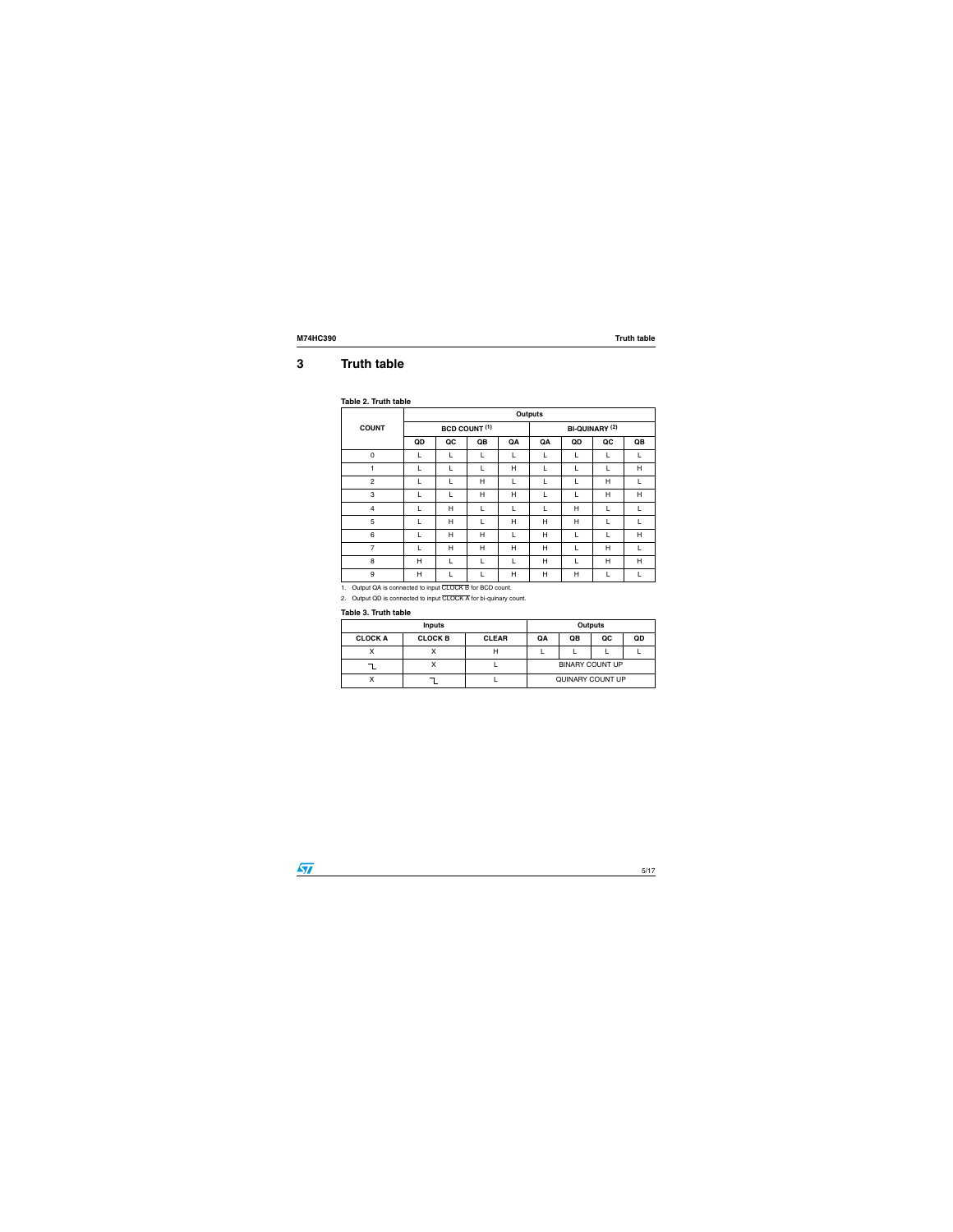$\sqrt{2}$ 

## <span id="page-5-0"></span>**4 Block and logic diagrams**









*Note: This logic diagram has not be used to estimate propagation delays*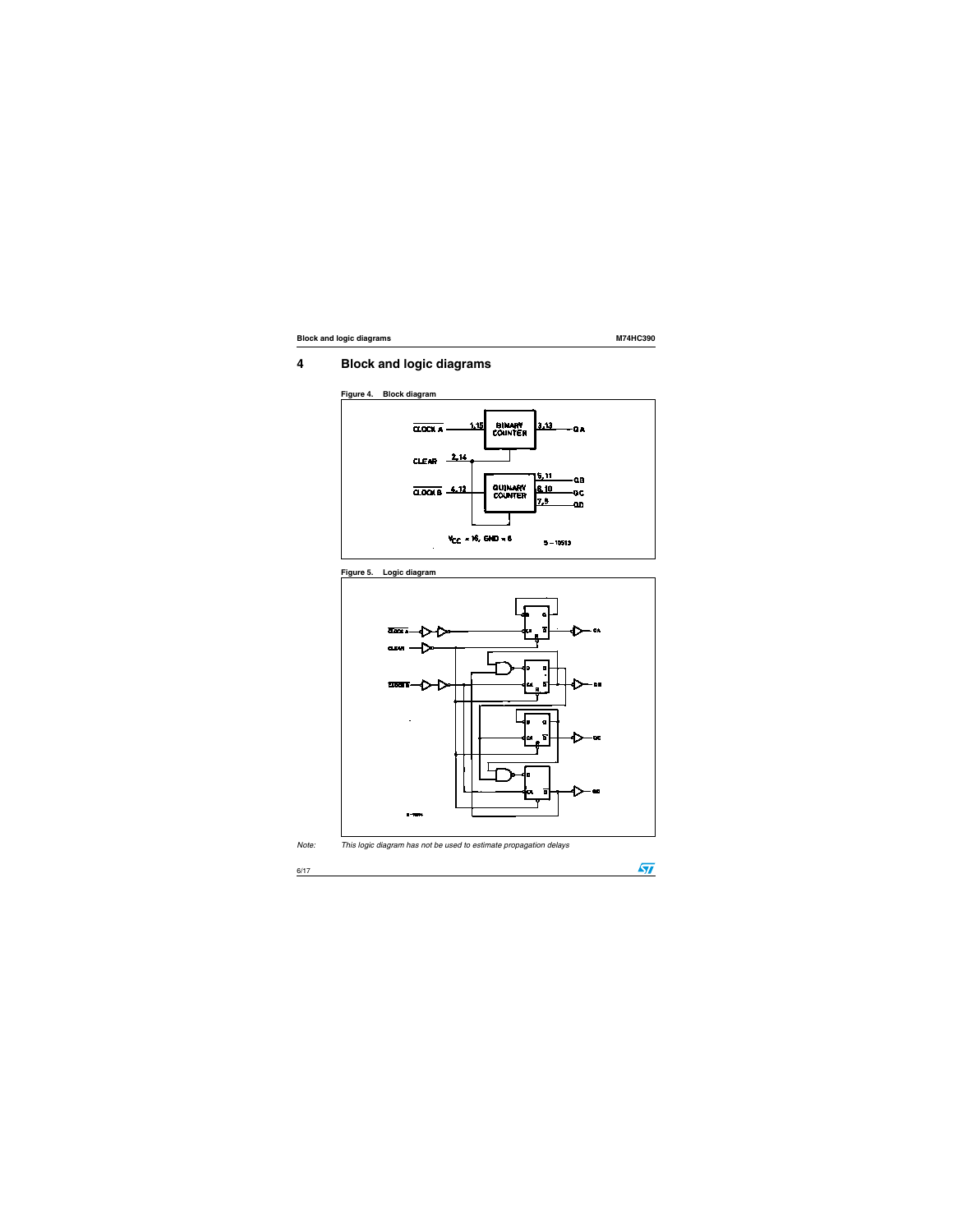## <span id="page-6-0"></span>**5 Timing chart**





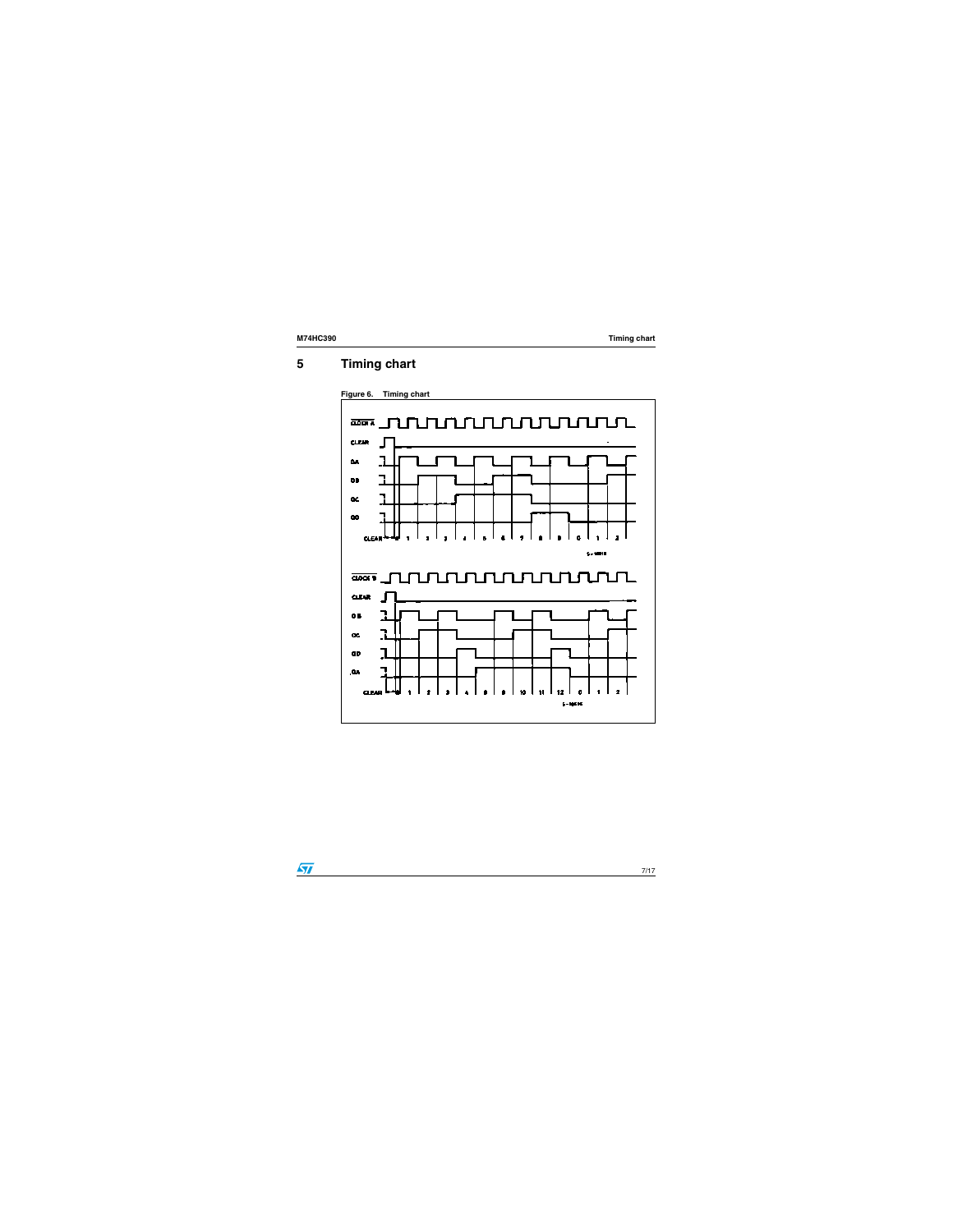$\sqrt{2}$ 

### <span id="page-7-0"></span>**6 Maximum rating**

Stressing the device above the rating listed in the "Absolute Maximum Ratings" table may cause permanent damage to the device. These are stress ratings only and operation of the device at these or any other conditions above those indicated in the Operating sections of this specification is not implied. Exposure to Absolute Maximum Rating conditions for extended periods may affect device reliability. Refer also to the STMicroelectronics SURE Program and other relevant quality documents.

| Symbol                                | <b>Parameter</b>              | Value                  | <b>Unit</b> |
|---------------------------------------|-------------------------------|------------------------|-------------|
| $V_{\rm CC}$                          | Supply voltage                | $-0.5$ to $+7$         | v           |
| $V_{\parallel}$                       | DC input voltage              | -0.5 to $V_{CC}$ + 0.5 | v           |
| $V_{\rm O}$                           | DC output voltage             | -0.5 to $V_{CC}$ + 0.5 | v           |
| <sup>I</sup> IK                       | DC input diode current        | ±20                    | mA          |
| $I_{OK}$                              | DC output diode current       | ±20                    | mA          |
| $I_{\rm O}$                           | DC output current             | ±25                    | mA          |
| $I_{CC}$ or<br><b>I<sub>GND</sub></b> | DC $V_{CC}$ or ground current | ±50                    | mA          |
| $P_D$                                 | Power dissipation             | $500^{(1)}$            | mW          |
| $T_{\text{stg}}$                      | Storage temperature           | $-65$ to $+150$        | °C          |
| $T_{L}$                               | Lead temperature (10 sec)     | 300                    | $^{\circ}C$ |

|  |  | Table 4. Absolute maximum ratings |  |
|--|--|-----------------------------------|--|
|--|--|-----------------------------------|--|

1. 500mW at 65 °C; derate to 300mW by 10mW/°C from 65°C to 85°C

### <span id="page-7-1"></span>**6.1 Recommended operating conditions**

#### **Table 5. Recommended operating conditions**

| Symbol          | <b>Parameter</b>         |                     | <b>Value</b>  | <b>Unit</b> |  |  |
|-----------------|--------------------------|---------------------|---------------|-------------|--|--|
| $V_{CC}$        | Supply voltage           |                     |               |             |  |  |
| $V_{\parallel}$ | Input voltage            |                     | 0 to $V_{CC}$ | ν           |  |  |
| $V_{\rm O}$     | Output voltage           | 0 to $V_{CC}$       | ν             |             |  |  |
| $T_{op}$        | Operating temperature    | $-55$ to 125        | °C            |             |  |  |
|                 |                          | $V_{\rm CC}$ = 2.0V | 0 to 1000     | ns          |  |  |
| $t_r$ , $t_f$   | Input rise and fall time | $V_{\rm CC}$ = 4.5V | 0 to 500      | ns          |  |  |
|                 |                          | 0 to 400            | ns            |             |  |  |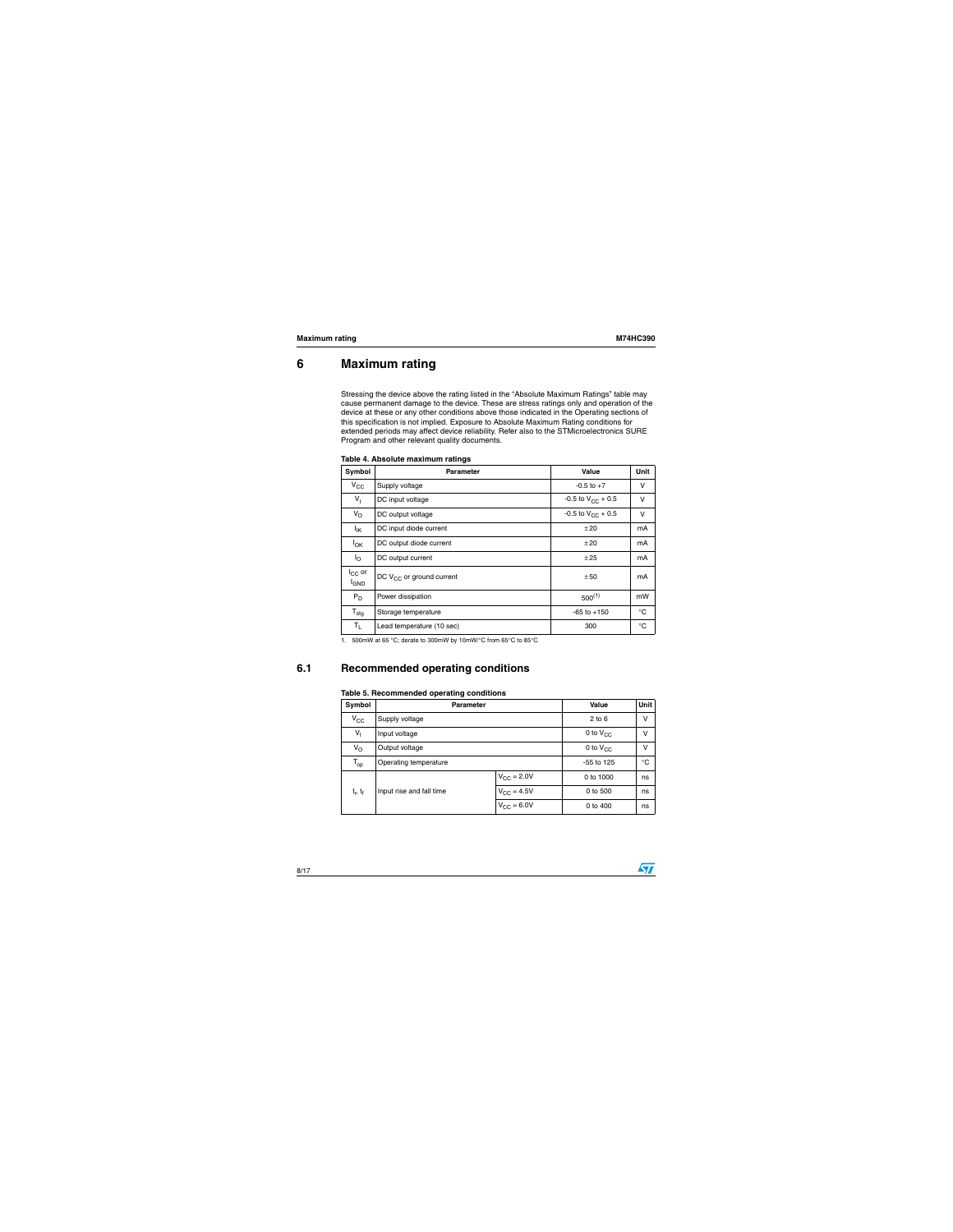## <span id="page-8-0"></span>**7 Electrical characteristics**

|                                             |                                | <b>Test condition</b> | Value                                                         |                     |            |            |                        |            |              |            |              |   |
|---------------------------------------------|--------------------------------|-----------------------|---------------------------------------------------------------|---------------------|------------|------------|------------------------|------------|--------------|------------|--------------|---|
|                                             | Symbol   Parameter             | $V_{CC}$              |                                                               | $T_A = 25^{\circ}C$ |            |            | -40 to 85 $^{\circ}$ C |            | -55 to 125°C |            | Unit         |   |
|                                             |                                | (V)                   |                                                               | Min                 | <b>Typ</b> | <b>Max</b> | Min                    | <b>Max</b> | Min          | <b>Max</b> |              |   |
|                                             | High level                     | 2.0                   |                                                               | 1.5                 |            |            | 1.5                    |            | 1.5          |            |              |   |
| $\mathsf{V}_{\mathsf{IH}}$                  |                                | input                 | 4.5                                                           |                     | 3.15       |            |                        | 3.15       |              | 3.15       |              | V |
|                                             | voltage                        | 6.0                   |                                                               | 4.2                 |            |            | 4.2                    |            | 4.2          |            |              |   |
|                                             | Low level                      | 2.0                   |                                                               |                     |            | 0.5        |                        | 0.5        |              | 0.5        |              |   |
| $V_{ L}$                                    | input                          | 4.5                   |                                                               |                     |            | 1.35       |                        | 1.35       |              | 1.35       | V            |   |
|                                             | voltage                        | 6.0                   |                                                               |                     |            | 1.8        |                        | 1.8        |              | 1.8        |              |   |
| High level<br>$V_{OH}$<br>output<br>voltage |                                | 2.0                   | $IO=-20µA$                                                    | 1.9                 | 2.0        |            | 1.9                    |            | 1.9          |            |              |   |
|                                             |                                | 4.5                   | $I_{\Omega} = -20\mu A$                                       | 4.4                 | 4.5        |            | 4.4                    |            | 4.4          |            |              |   |
|                                             |                                | 6.0                   | $I_{\Omega} = -20\mu A$                                       | 5.9                 | 6.0        |            | 5.9                    |            | 5.9          |            | v            |   |
|                                             |                                | 4.5                   | $I_{\Omega} = -4.0$ mA                                        | 4.18                | 4.31       |            | 4.13                   |            | 4.10         |            |              |   |
|                                             |                                | 6.0                   | $IO=-5.2$ mA                                                  | 5.68                | 5.8        |            | 5.63                   |            | 5.60         |            |              |   |
|                                             |                                | 2.0                   | $I_{\Omega} = 20 \mu A$                                       |                     | 0.0        | 0.1        |                        | 0.1        |              | 0.1        |              |   |
|                                             | Low level                      | 4.5                   | $I_{\Omega} = 20 \mu A$                                       |                     | 0.0        | 0.1        |                        | 0.1        |              | 0.1        |              |   |
| $V_{OL}$                                    | output                         | 6.0                   | $IO=20\muA$                                                   |                     | 0.0        | 0.1        |                        | 0.1        |              | 0.1        | $\mathsf{V}$ |   |
|                                             | voltage                        | 4.5                   | $IO=4.0$ mA                                                   |                     | 0.17       | 0.26       |                        | 0.33       |              | 0.40       |              |   |
|                                             |                                | 6.0                   | $IO=5.2 mA$                                                   |                     | 0.18       | 0.26       |                        | 0.33       |              | 0.40       |              |   |
| $\mathsf{I}_\mathrm{I}$                     | Input<br>leakage<br>current    | 6.0                   | $V_1 = V_{CC}$ or<br><b>GND</b>                               |                     |            | ±0.1       |                        | ±1         |              | $\pm 1$    | μA           |   |
| $I_{OZ}$                                    | Output<br>leakage<br>current   | 6.0                   | $V_1 = V_{1H}$ or $V_{1I}$<br>$V_O = V_{CC}$ or<br><b>GND</b> |                     |            | ±0.5       |                        | ±5         |              | ±10        | μA           |   |
| $I_{\rm CC}$                                | Quiescent<br>supply<br>current | 6.0                   | $V_1 = V_{CC}$ or<br><b>GND</b>                               |                     |            | 1          |                        | 10         |              | 20         | μA           |   |

#### **Table 6. DC specifications**

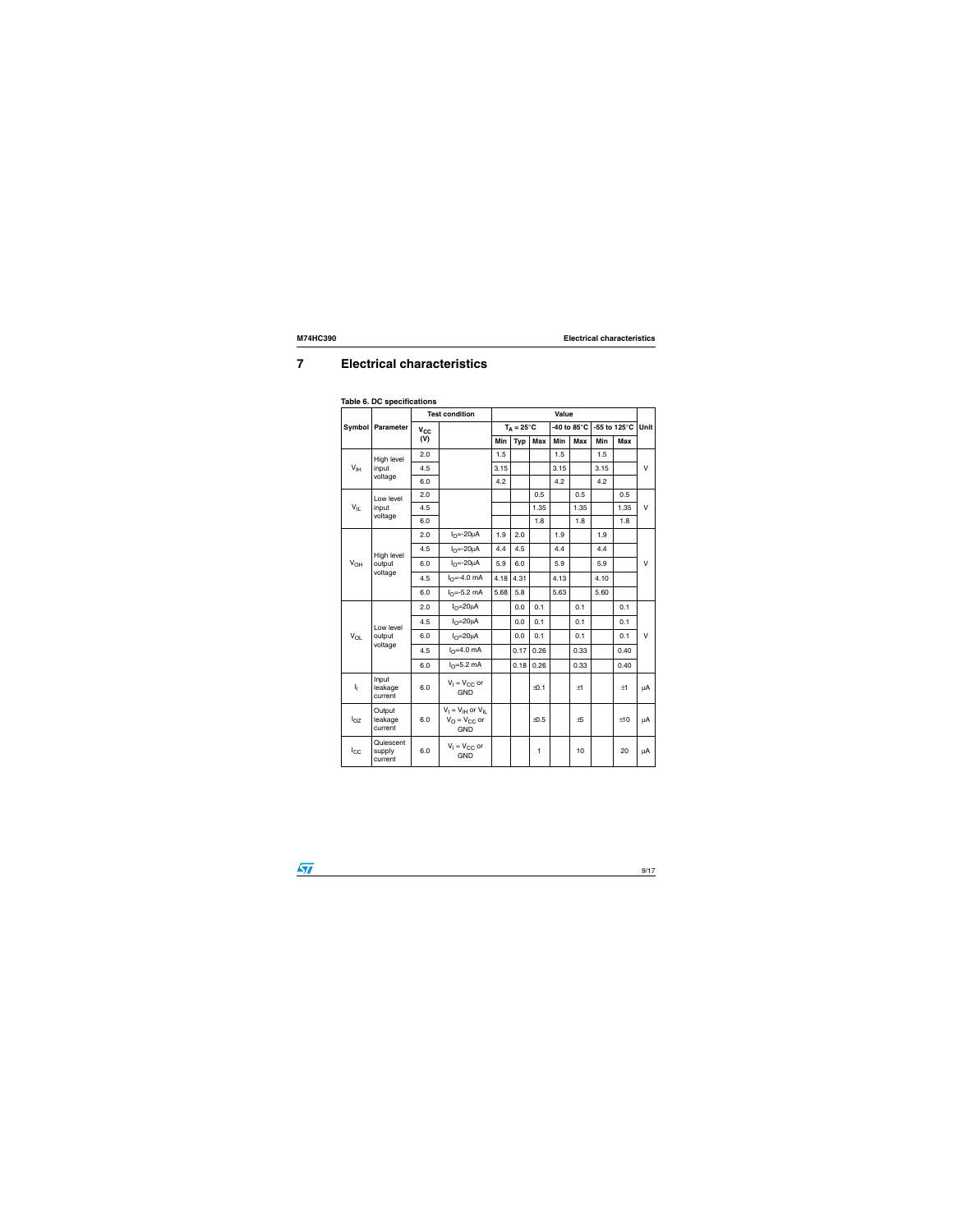|                                      |                                           |          | <b>Test condition</b> |     | <b>Value</b>        |             |     |                       |     |                |            |  |
|--------------------------------------|-------------------------------------------|----------|-----------------------|-----|---------------------|-------------|-----|-----------------------|-----|----------------|------------|--|
| <b>Symbol</b>                        | <b>Parameter</b>                          | $V_{CC}$ |                       |     | $T_A = 25^{\circ}C$ |             |     | -40 to $85^{\circ}$ C |     | -55 to 125°C   | Unit       |  |
|                                      |                                           | (V)      |                       | Min | <b>Typ</b>          | <b>Max</b>  | Min | <b>Max</b>            | Min | Max            |            |  |
|                                      |                                           | 2.0      |                       |     | 30                  | 75          |     | 95                    |     | 110            |            |  |
| $t$ TLH $t$ THL                      | Output transition<br>time                 | 4.5      |                       |     | 8                   | 15          |     | 19                    |     | 22             | ns         |  |
|                                      |                                           | 6.0      |                       |     | $\overline{7}$      | 13          |     | 16                    |     | 19             |            |  |
|                                      | Propagation delay                         | 2.0      |                       |     | 42                  | 120         |     | 150                   |     | 180            |            |  |
| $t_{PLH}$<br>t <sub>PHL</sub>        | time                                      | 4.5      |                       |     | 14                  | 24          |     | 30                    |     | 36             | ns         |  |
|                                      | $(CLOCK A - QA)$                          | 6.0      |                       |     | 12                  | 20          |     | 26                    |     | 31             |            |  |
|                                      | Propagation delay                         | 2.0      |                       |     | 45                  | 120         |     | 150                   |     | 180            |            |  |
| t <sub>PLH</sub><br>t <sub>PHL</sub> | time<br>(CLOCK A-                         | 4.5      |                       |     | 15                  | 24          |     | 30                    |     | 36             | ns         |  |
|                                      | $\overline{OB, QD}$                       | 6.0      |                       |     | 13                  | 20          |     | 26                    |     | 31             |            |  |
|                                      | Propagation delay                         | 2.0      |                       |     | 108                 | 280         |     | 350                   |     | 420            |            |  |
| $t_{\sf PLH}$<br>t <sub>PHL</sub>    | time                                      | 4.5      | QA Connected to CKB   |     | 36                  | 56          |     | 70                    |     | 84             | ns         |  |
|                                      | $(CLOCK A - QC)$                          | 6.0      |                       |     | 31                  | 48          |     | 60                    |     | 71             |            |  |
|                                      | Propagation delay                         | 2.0      |                       |     | 72                  | 185         |     | 230                   |     | 280            |            |  |
| t <sub>PLH</sub><br>t <sub>PHL</sub> | time<br>$(CLOCK B - QC)$                  | 4.5      |                       |     | 24                  | 37          |     | 46                    |     | 56             | ns         |  |
|                                      |                                           | 6.0      |                       |     | 20                  | 31          |     | 39                    |     | 48             |            |  |
|                                      | Propagation delay<br>time (CLEAR -<br>Qn) | 2.0      |                       |     | 45                  | 125         |     | 155                   |     | 190            |            |  |
| t <sub>PHL</sub>                     |                                           | 4.5      |                       |     | 15                  | 25          |     | 31                    |     | 38             | ns         |  |
|                                      |                                           | 6.0      |                       |     | 13                  | 21          |     | 26                    |     | 32             |            |  |
|                                      | Maximum clock                             | 2.0      |                       | 8.4 | 17                  |             | 6.8 |                       | 5.6 |                |            |  |
| $f_{MAX}$                            | frequency                                 | 4.5      |                       | 42  | 65                  |             | 34  |                       | 28  |                | <b>MHz</b> |  |
|                                      | $(CLOCK A - QA)$                          | 6.0      |                       | 50  | 79                  |             | 40  |                       | 33  |                |            |  |
|                                      | Maximum clock                             | 2.0      |                       | 8.4 | 17                  |             | 6.8 |                       | 5.6 |                |            |  |
| $f_{MAX}$                            | frequency                                 | 4.5      |                       | 42  | 67                  |             | 34  |                       | 28  |                | <b>MHz</b> |  |
|                                      | $(CLOCK \overline{B} - QB)$               | $6.0\,$  |                       | 50  | 79                  |             | 40  |                       | 33  |                |            |  |
|                                      |                                           | 2.0      |                       |     | 24                  | 75          |     | 95                    |     | 110            |            |  |
| $t_{W(H)}$<br>$t_{W(L)}$             | Minimum pulse<br>width (CLOCK)            | 4.5      |                       |     | $\,6$               | 15          |     | 19                    |     | 22             | ns         |  |
|                                      |                                           | 6.0      |                       |     | 5                   | 13          |     | 16                    |     | 19             |            |  |
|                                      |                                           | 2.0      |                       |     | 24                  | 75          |     | 95                    |     | 110            |            |  |
| $t_{W(H)}$                           | Minimum pulse<br>width (CLEAR)            | 4.5      |                       |     | 6                   | 15          |     | 19                    |     | 22             | ns         |  |
|                                      |                                           | 6.0      |                       |     | 5                   | 13          |     | 16                    |     | 19             |            |  |
|                                      |                                           | 2.0      |                       |     |                     | 25          |     | 30                    |     | 35             |            |  |
| $t_{\sf REM}$                        | Minimum removal<br>time                   | 4.5      |                       |     |                     | $\mathbf 5$ |     | 6                     |     | $\overline{7}$ | ns         |  |
|                                      |                                           | 6.0      |                       |     |                     | 5           |     | 5                     |     | 6              |            |  |

#### **Table 7. AC electrical characteristics** ( $C_L = 50$  pF, Input  $t_r = t_f = 6$ ns)

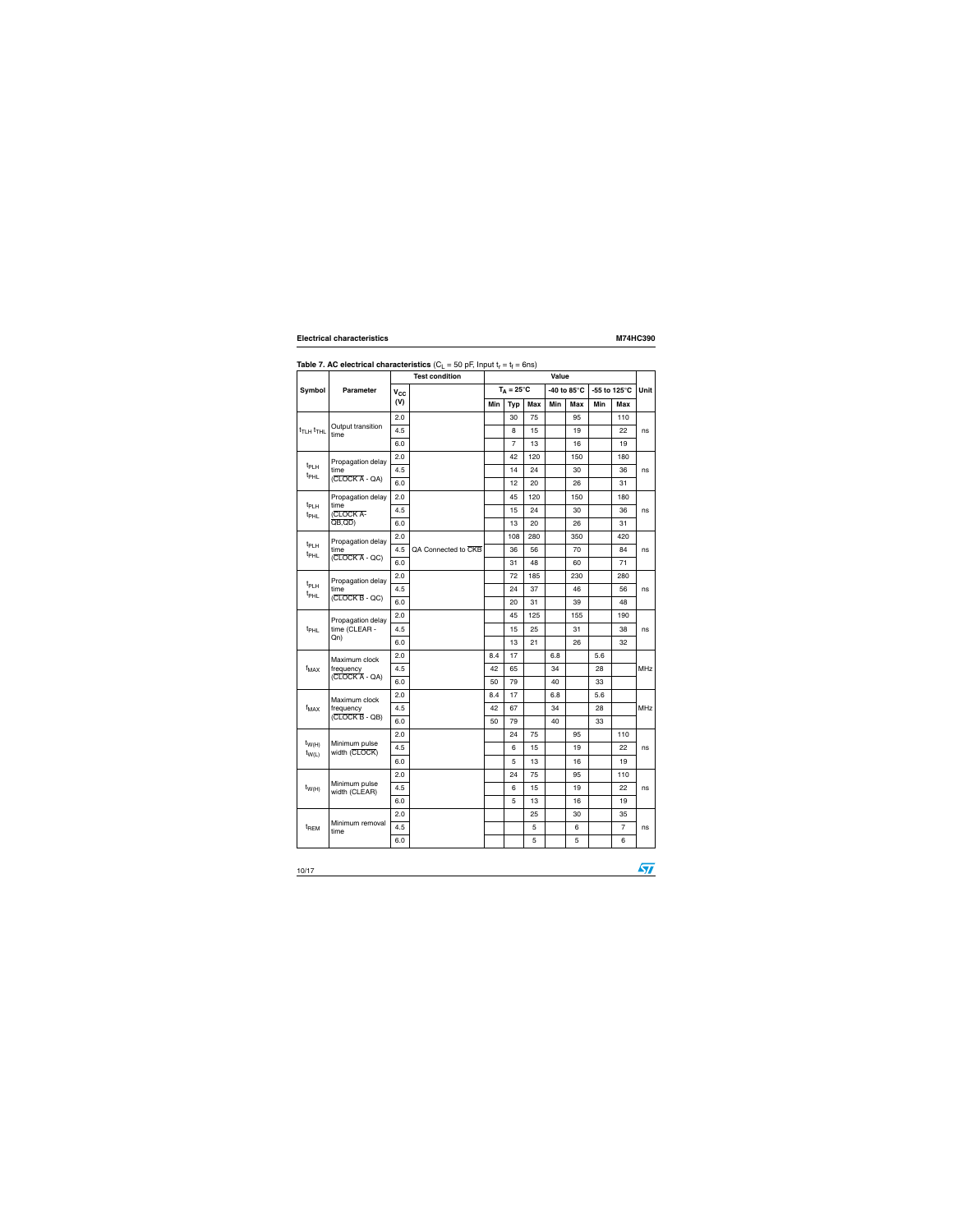| rable of Capacitive Characteristics |                                            |                       |     |              |                     |     |                        |     |                        |    |             |
|-------------------------------------|--------------------------------------------|-----------------------|-----|--------------|---------------------|-----|------------------------|-----|------------------------|----|-------------|
|                                     | <b>Parameter</b>                           | <b>Test condition</b> |     | <b>Value</b> |                     |     |                        |     |                        |    |             |
| Symbol                              |                                            | $v_{\rm cc}$          |     |              | $T_A = 25^{\circ}C$ |     | -40 to 85 $^{\circ}$ C |     | -55 to 125 $\degree$ C |    | <b>Unit</b> |
|                                     |                                            | (V)                   | Min | <b>Typ</b>   | <b>Max</b>          | Min | Max                    | Min | Max                    |    |             |
| $C_{IN}$                            | Input<br>capacitance                       |                       |     |              | 5                   | 10  |                        | 10  |                        | 10 | pF          |
| $C_{PD}$                            | Power<br>dissipation<br>capacitance<br>(1) |                       |     |              | 84                  |     |                        |     |                        |    | pF          |

#### **Table 8. Capacitive characteristics**

1. C<sub>PD</sub> is defined as the value of the IC's internal equivalent capacitance which is calculated from the operating current consumption without load. (Refer to Test Circuit). Average operating current can be obtained by t

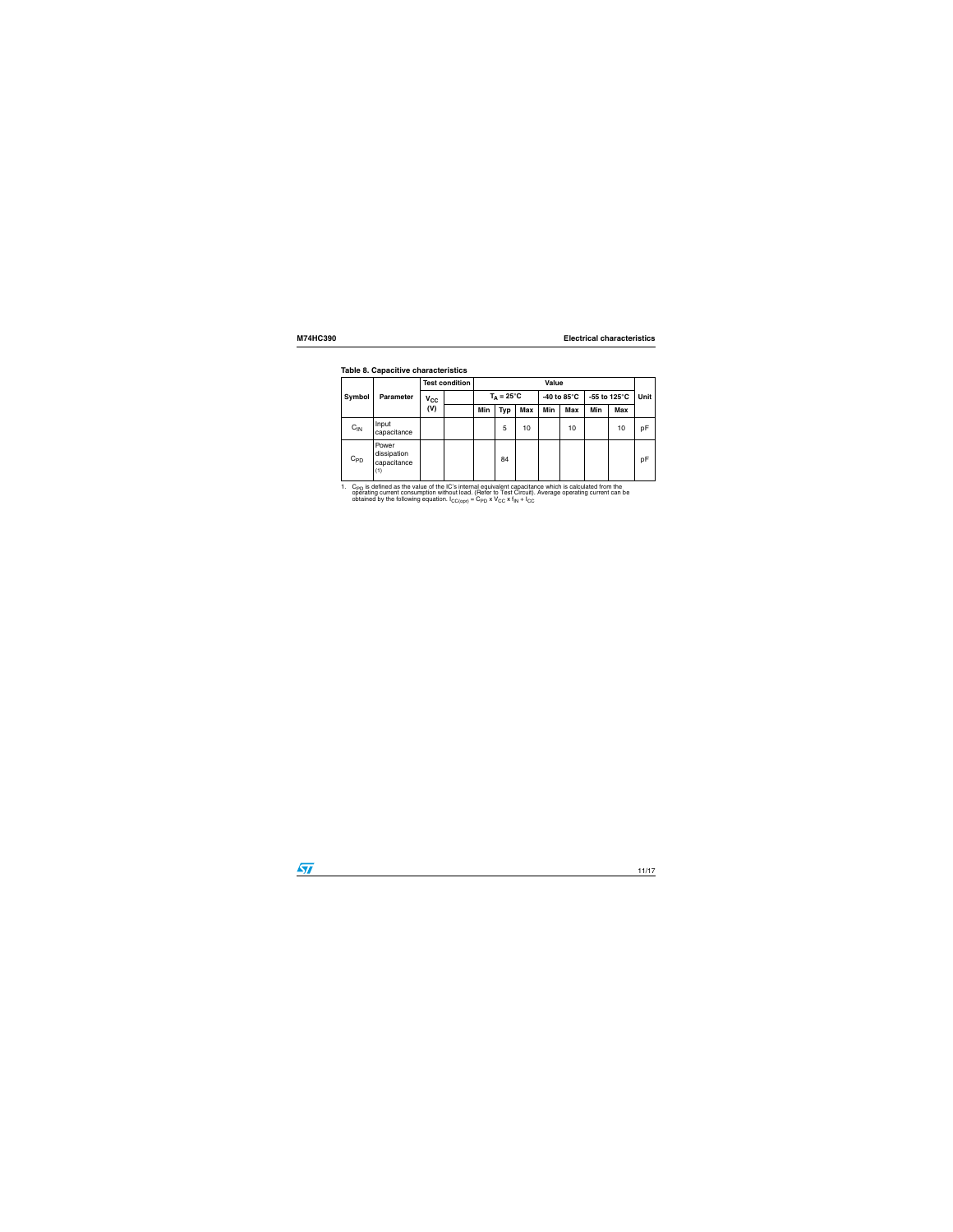$\sqrt{2}$ 

### <span id="page-11-0"></span>**8 Test circuit**





*Note: CL = 50pF or equivalent (includes jig and probe capacitance) RT = ZOUT of pulse generator (typically 50*Ω*)*

### <span id="page-11-1"></span>**9 Waveforms**



**Figure 8.** Clock waveform  $(f = 1)$ MHz; 50% duty cycle)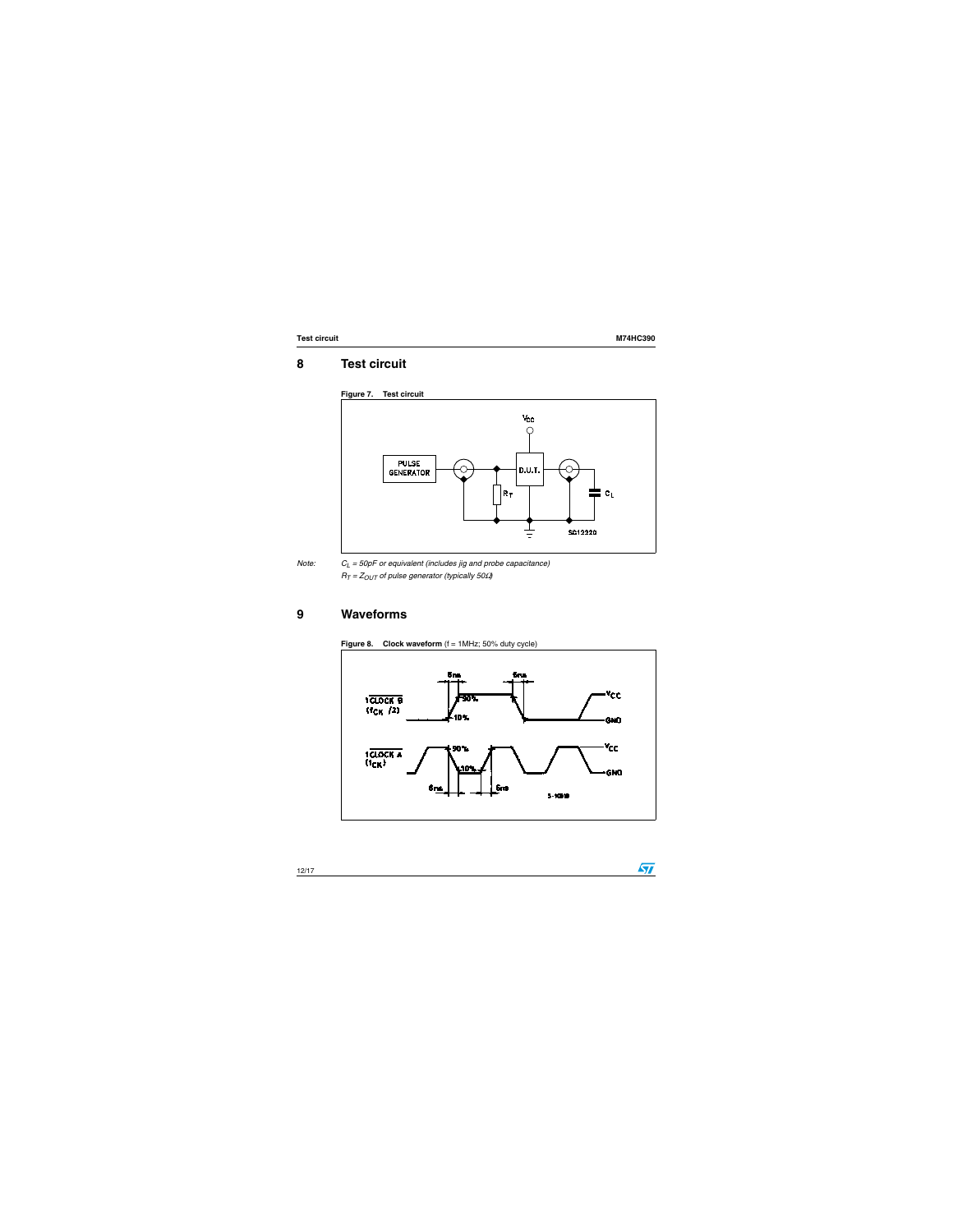### <span id="page-12-0"></span>**10 Package mechanical data**

In order to meet environmental requirements, ST offers these devices in ECOPACK® packages. These packages have a Lead-free second level interconnect . The category of second level interconnect is marked on the package and on the inner box label, in compliance with JEDEC Standard JESD97. The maximum ratings related to soldering conditions are also marked on the inner box label. ECOPACK is an ST trademark. ECOPACK specifications are available at: www.st.com

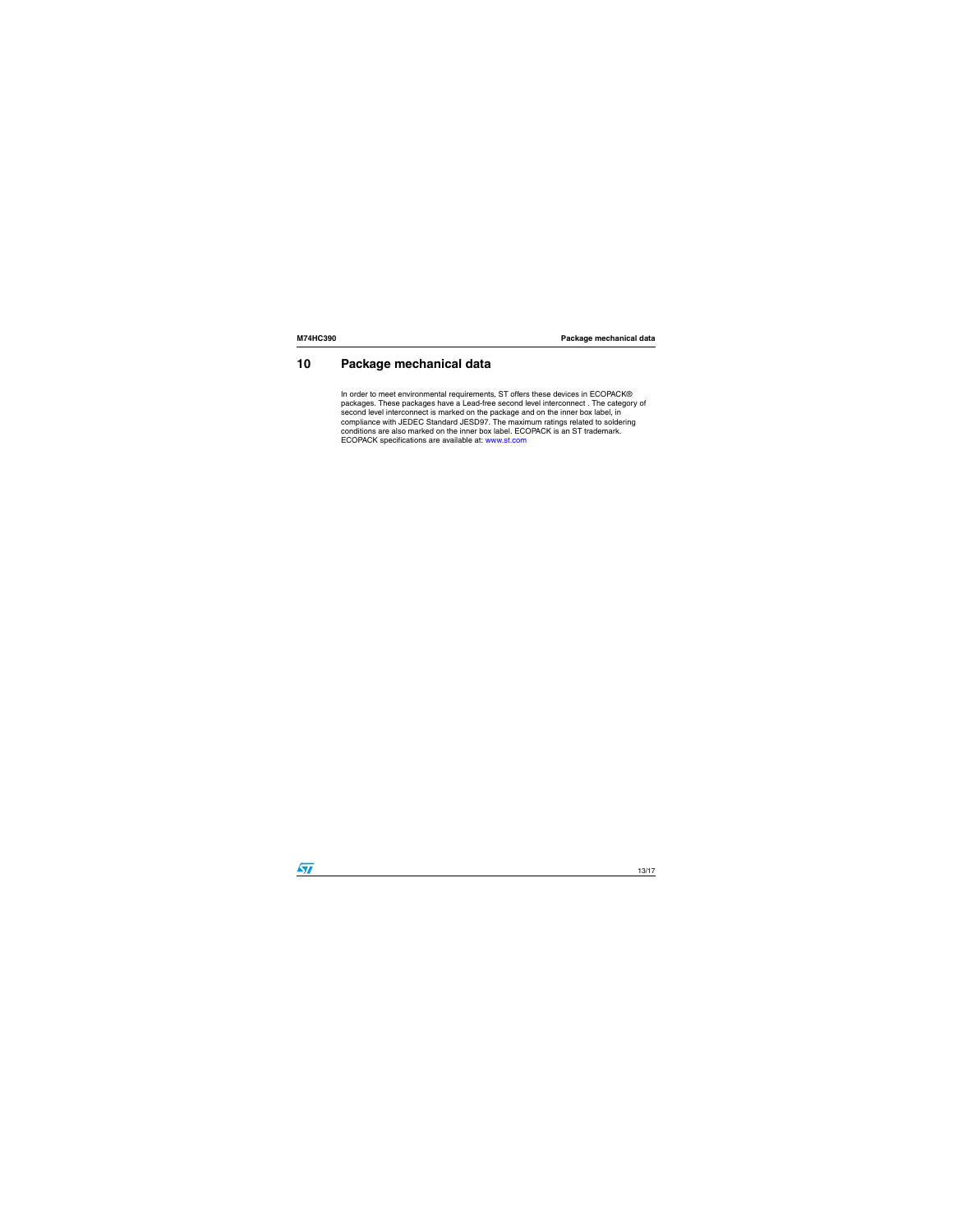|             | Plastic DIP-16 (0.25) MECHANICAL DATA |            |      |       |       |       |  |  |  |  |
|-------------|---------------------------------------|------------|------|-------|-------|-------|--|--|--|--|
| DIM.        |                                       | mm.        |      |       |       |       |  |  |  |  |
|             | MIN.                                  | <b>TYP</b> | MAX. | MIN.  | TYP.  | MAX.  |  |  |  |  |
| a1          | 0.51                                  |            |      | 0.020 |       |       |  |  |  |  |
| B           | 0.77                                  |            | 1.65 | 0.030 |       | 0.065 |  |  |  |  |
| b           |                                       | 0.5        |      |       | 0.020 |       |  |  |  |  |
| b1          |                                       | 0.25       |      |       | 0.010 |       |  |  |  |  |
| D           |                                       |            | 20   |       |       | 0.787 |  |  |  |  |
| Ε           |                                       | 8.5        |      |       | 0.335 |       |  |  |  |  |
| $\mathbf e$ |                                       | 2.54       |      |       | 0.100 |       |  |  |  |  |
| e3          |                                       | 17.78      |      |       | 0.700 |       |  |  |  |  |
| F           |                                       |            | 7.1  |       |       | 0.280 |  |  |  |  |
| I           |                                       |            | 5.1  |       |       | 0.201 |  |  |  |  |
| L           |                                       | 3.3        |      |       | 0.130 |       |  |  |  |  |
| $\mathsf Z$ |                                       |            | 1.27 |       |       | 0.050 |  |  |  |  |



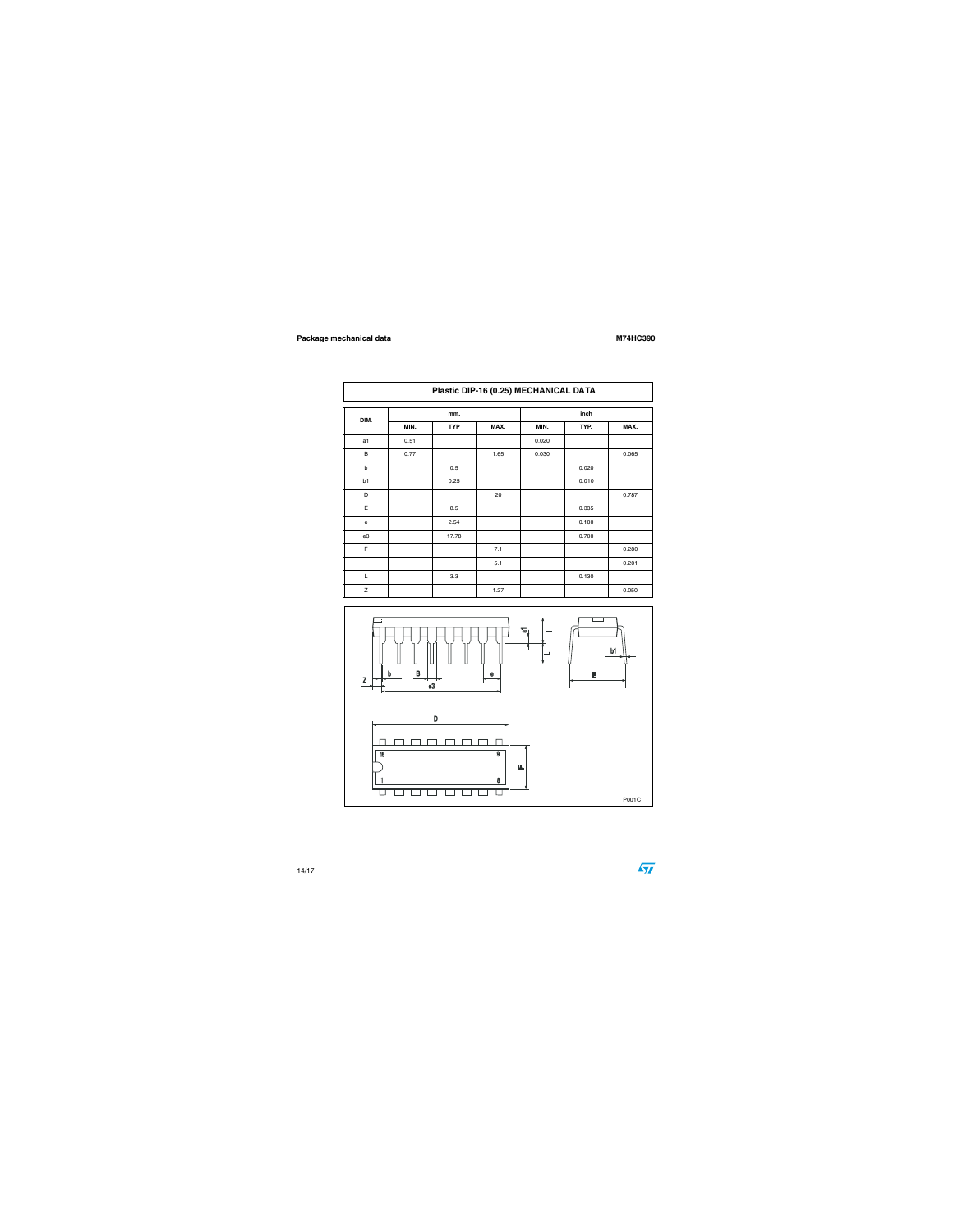| <b>SO-16 MECHANICAL DATA</b> |                  |            |      |       |       |       |  |
|------------------------------|------------------|------------|------|-------|-------|-------|--|
| DIM.                         | mm.              |            |      | inch  |       |       |  |
|                              | MIN.             | <b>TYP</b> | MAX. | MIN.  | TYP.  | MAX.  |  |
| A                            |                  |            | 1.75 |       |       | 0.068 |  |
| a <sub>1</sub>               | 0.1              |            | 0.25 | 0.004 |       | 0.010 |  |
| a <sub>2</sub>               |                  |            | 1.64 |       |       | 0.063 |  |
| b                            | 0.35             |            | 0.46 | 0.013 |       | 0.018 |  |
| b1                           | 0.19             |            | 0.25 | 0.007 |       | 0.010 |  |
| C                            |                  | 0.5        |      |       | 0.019 |       |  |
| c1                           | 45° (typ.)       |            |      |       |       |       |  |
| D                            | 9.8              |            | 10   | 0.385 |       | 0.393 |  |
| E                            | 5.8              |            | 6.2  | 0.228 |       | 0.244 |  |
| $\mathsf{e}$                 |                  | 1.27       |      |       | 0.050 |       |  |
| e3                           |                  | 8.89       |      |       | 0.350 |       |  |
| F                            | 3.8              |            | 4.0  | 0.149 |       | 0.157 |  |
| G                            | 4.6              |            | 5.3  | 0.181 |       | 0.208 |  |
| L                            | 0.5              |            | 1.27 | 0.019 |       | 0.050 |  |
| M                            |                  |            | 0.62 |       |       | 0.024 |  |
| S                            | $8^\circ$ (max.) |            |      |       |       |       |  |



 $\overline{\mathbf{S}}$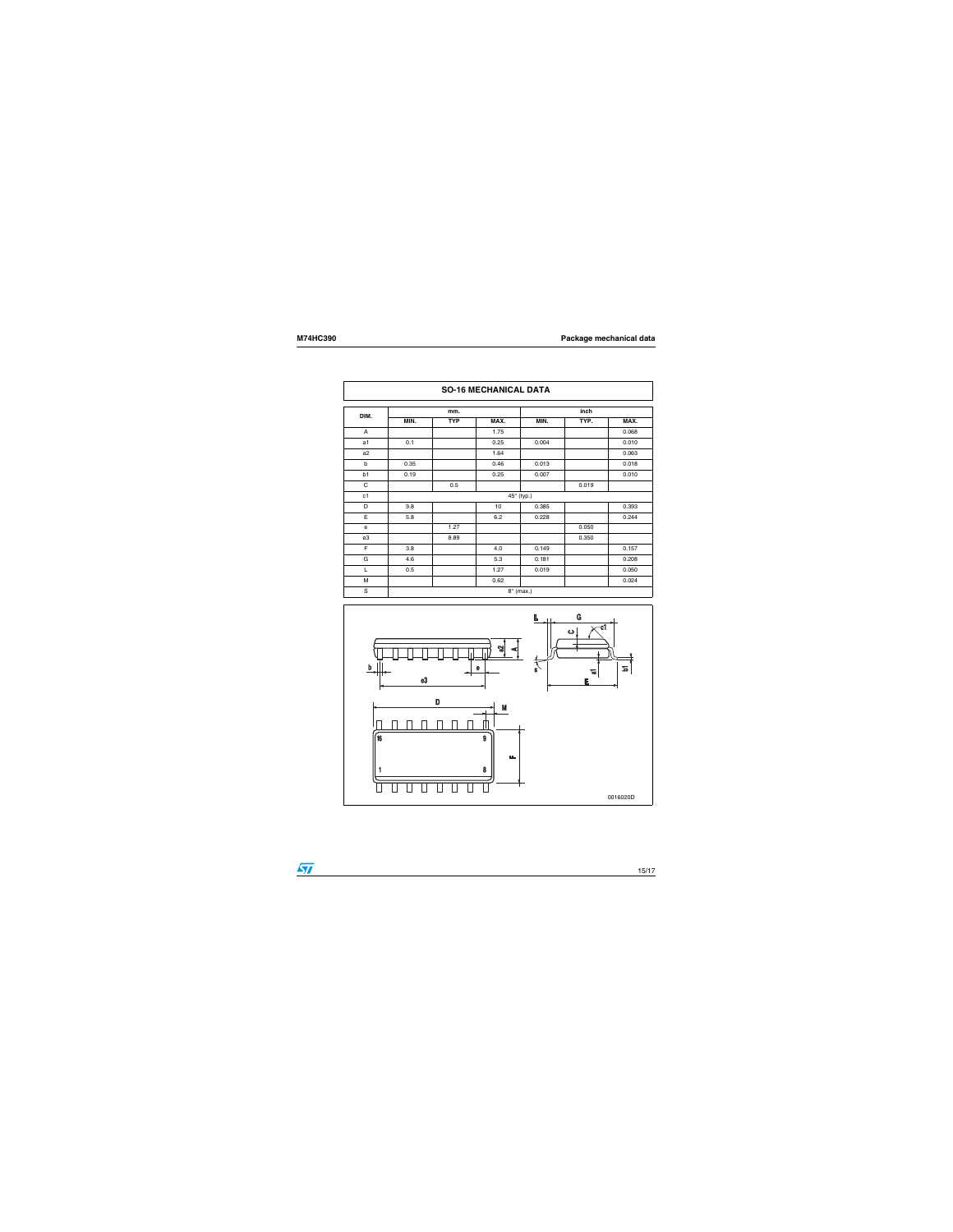## <span id="page-15-0"></span>**11 Revision history**

#### **Table 9. Revision history**

| Date             | <b>Revision</b> | <b>Changes</b>                                    |  |
|------------------|-----------------|---------------------------------------------------|--|
| 07-Aug-2001      |                 | <b>First Release</b>                              |  |
| 21-Jul-2006<br>0 |                 | New template, deleted TSSOP16 package information |  |